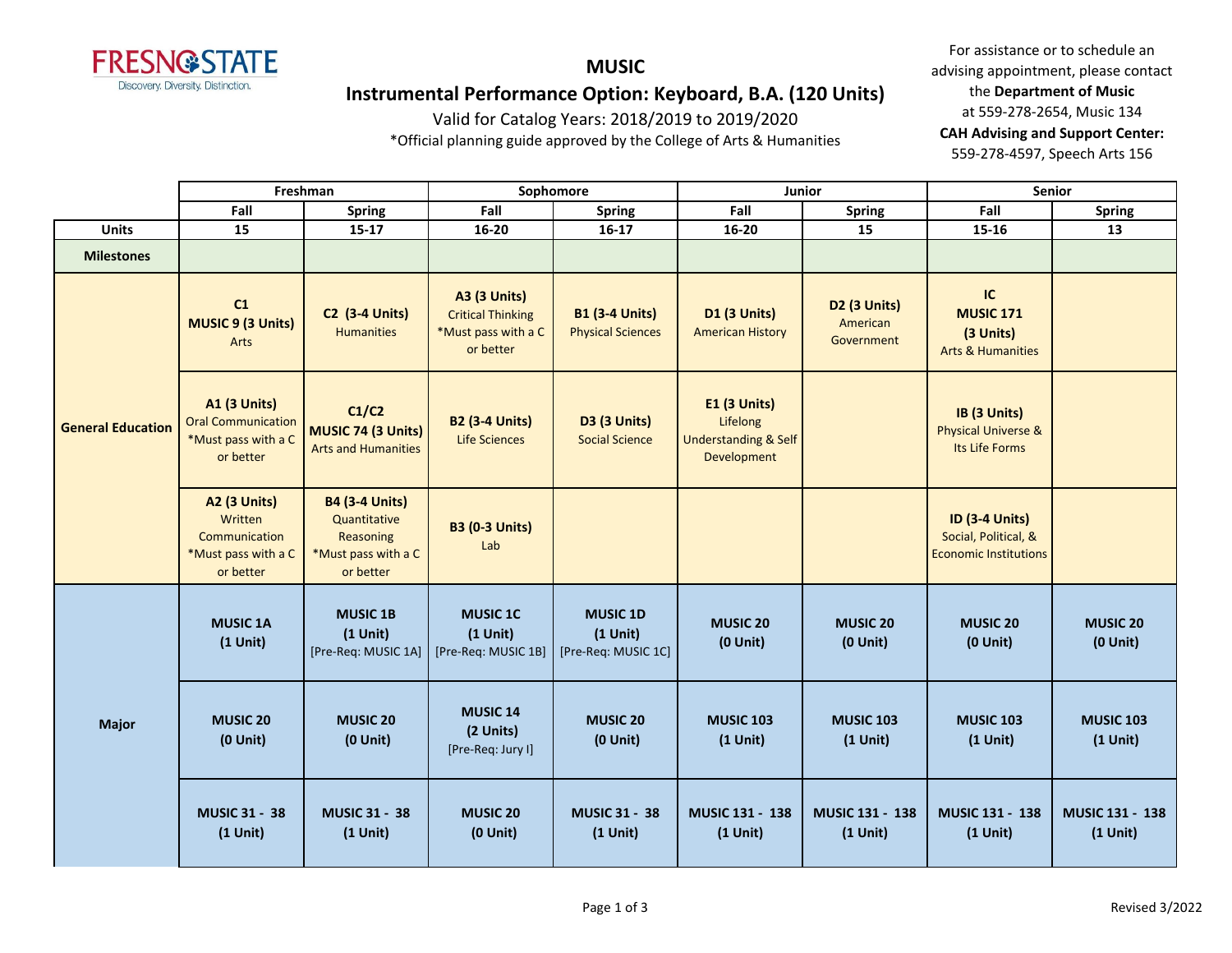

### **MUSIC Instrumental Performance Option: Keyboard, B.A. (120 Units)**

Valid for Catalog Years: 2018/2019 to 2019/2020

\*Official planning guide approved by the College of Arts & Humanities

|              | Freshman                                                                           |                                                     |                                                     | Sophomore                                                       | Junior                                                                           |                                                                                                                                          | <b>Senior</b>                                                   |                                                                                                                                                   |
|--------------|------------------------------------------------------------------------------------|-----------------------------------------------------|-----------------------------------------------------|-----------------------------------------------------------------|----------------------------------------------------------------------------------|------------------------------------------------------------------------------------------------------------------------------------------|-----------------------------------------------------------------|---------------------------------------------------------------------------------------------------------------------------------------------------|
|              | Fall                                                                               | Spring                                              | Fall                                                | <b>Spring</b>                                                   | Fall                                                                             | <b>Spring</b>                                                                                                                            | Fall                                                            | <b>Spring</b>                                                                                                                                     |
| <b>Units</b> | 15                                                                                 | $15 - 17$                                           | 16-20                                               | $16 - 17$                                                       | 16-20                                                                            | 15                                                                                                                                       | 15-16                                                           | 13                                                                                                                                                |
|              | <b>MUSIC 40</b><br>(3 Units)<br>[Pre-Req: Concurrent]<br>enrollment<br>in MUSIC 9] | <b>MUSIC 41</b><br>(3 Units)<br>[Pre-Req: MUSIC 40] | <b>MUSIC 31 - 38</b><br>$(1$ Unit)                  | <b>MUSIC 43</b><br>(3 Units)<br>[Pre-Req: MUSIC 42]             | <b>MUSIC 144</b><br>(3 Units)<br>[Pre-Req: MUSIC 42]                             | <b>MUSIC 161B</b><br>(3 Units)<br>[Pre-Req: MUSIC 41,<br>74:<br>Junior standing]                                                         | <b>MUSIC 167</b><br>(2 Units)                                   | <b>Music Elective</b><br>(2 Units)<br>*With advisor<br>approval                                                                                   |
| <b>Major</b> | <b>MUSIC 103</b><br>$(1$ Unit)                                                     | <b>MUSIC 103</b><br>$(1$ Unit)                      | <b>MUSIC 42</b><br>(3 Units)<br>[Pre-Req: MUSIC 41] | <b>MUSIC 103</b><br>$(1$ Unit)                                  | <b>MUSIC 161A</b><br>(3 Units)<br>[Pre-Req: MUSIC 41,<br>74;<br>Junior standing] | <b>MUSIC 166</b><br>(2 Units)                                                                                                            | <b>Music Elective</b><br>(2 Units)<br>*With advisor<br>approval | MUSIC 140T, 141,<br>142, 160T, 170A,<br>170B, 186, or 187<br>(3 Units)<br>*See course catalog<br>for prerequisite<br>requirements                 |
|              |                                                                                    | Jury I<br>$(0$ Unit)                                | <b>MUSIC 58</b><br>(2 Units)<br>[Pre-Req: MUSIC 41] | <b>Music Elective</b><br>(2 Units)<br>*With advisor<br>approval | <b>Music Elective</b><br>(2 Units)<br>*With advisor<br>approval                  | <b>MUSIC 140T, 141,</b><br>142, 160T, 170A,<br>170B, 186, or 187<br>(3 Units)<br>*See course catalog<br>for prerequisite<br>requirements |                                                                 | <b>MUSIC 198</b><br>(2 Units)<br>[Pre-Req: Piano<br>Proficiency; Senior<br>standing; approval of<br>major applied music<br>instructor or advisor] |
|              |                                                                                    |                                                     | <b>MUSIC 103 (1 Unit)</b>                           | <b>MUSIC 114</b><br>(2 Units)<br>[Pre-Req: MUSIC 14]            |                                                                                  | <b>Music Elective</b><br>(2 Units)<br>*With advisor<br>approval                                                                          |                                                                 |                                                                                                                                                   |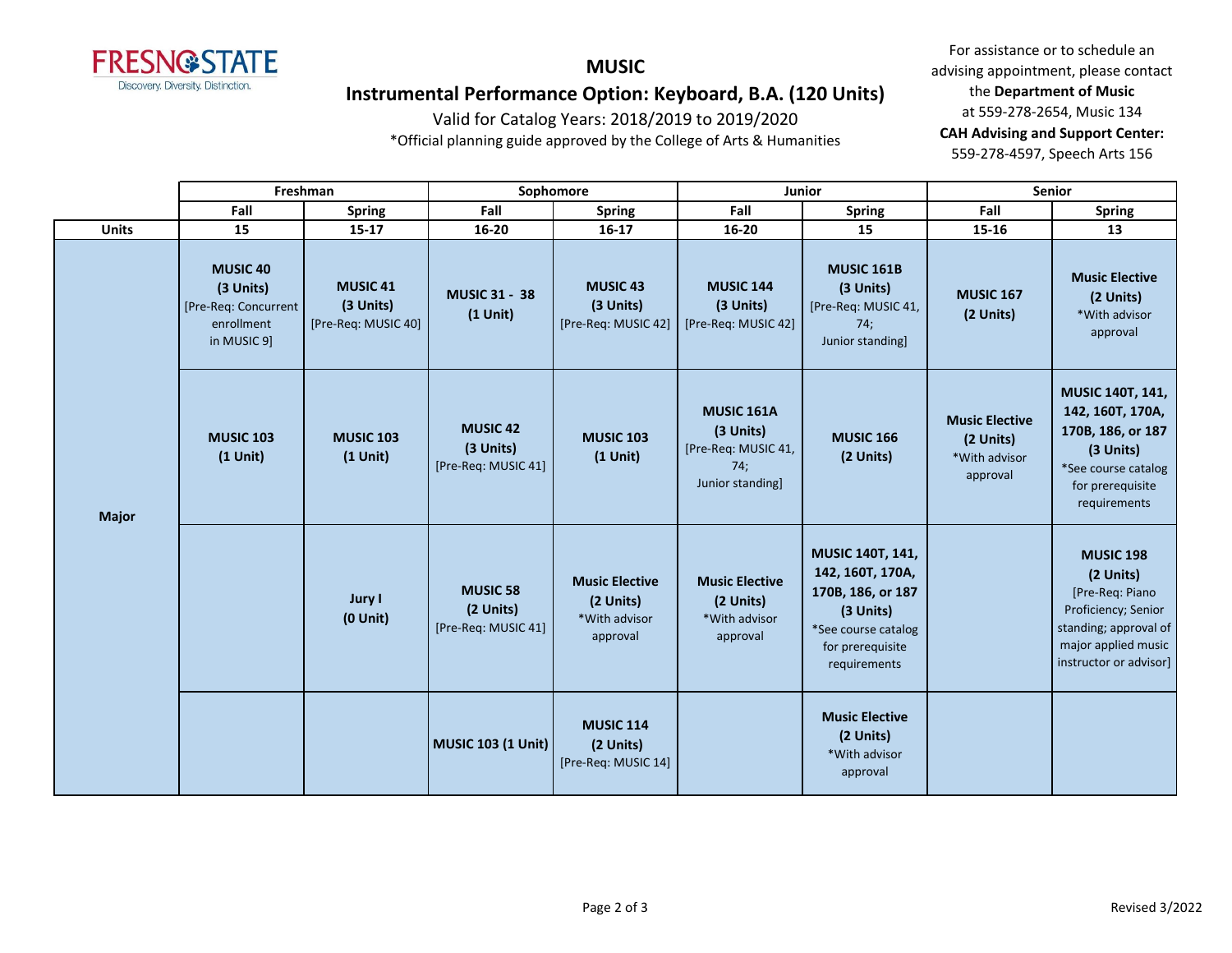

# **Instrumental Performance Option: Keyboard, B.A. (120 Units)**

Valid for Catalog Years: 2018/2019 to 2019/2020

**MUSIC**

\*Official planning guide approved by the College of Arts & Humanities

For assistance or to schedule an advising appointment, please contact the **Department of Music** at 559-278-2654, Music 134 **CAH Advising and Support Center:**  559-278-4597, Speech Arts 156

|                                                        |      | Freshman      |           | Sophomore                                                                | Junior                                                                                                                  |               |           | Senior                                          |
|--------------------------------------------------------|------|---------------|-----------|--------------------------------------------------------------------------|-------------------------------------------------------------------------------------------------------------------------|---------------|-----------|-------------------------------------------------|
|                                                        | Fall | <b>Spring</b> | Fall      | <b>Spring</b>                                                            | Fall                                                                                                                    | <b>Spring</b> | Fall      | <b>Spring</b>                                   |
| <b>Units</b>                                           | 15   | $15 - 17$     | $16 - 20$ | $16 - 17$                                                                | $16 - 20$                                                                                                               | 15            | $15 - 16$ | 13                                              |
| <b>Major</b>                                           |      |               |           | Jury II<br>$(0$ Unit $)$<br>[Pre-Req: Piano<br>Proficiency;<br>MUSIC 1B] |                                                                                                                         |               |           |                                                 |
| <b>Additional</b><br>Graduation<br><b>Requirements</b> |      |               |           |                                                                          | <b>UDWS (0-4 Units)</b><br>*Upper Division<br><b>Writing Exam</b><br>OR "W" Course (must<br>pass with a C or<br>better) |               |           | MI (3 Units)<br>Multicultural/<br>International |

#### **FOOTNOTES:**

**Prerequisites/Corequisites:** Other restrictions may apply. Please see your course catalog for detailed prerequisite/corequisite requirements.

Grade Requirements: Music students must earn a C or better in each course used for the major, including the core and specific option. No course taken for the Music major can be graded on a CR/NC basis except for courses with mandatory CR/NC grading.

**Piano Proficiency:** Successful completion of MUSIC 14 & 114 satisfies this requirement.

Upper Division Writing Skills requirement (UDWS): All undergraduate students must demonstrate competency in writing skills by passing the Upper Division Writing Exam (UDWE) or by obtaining a C or better in an approved upper division writing course, identified by the letter "W."

Substitutions: If substitutions/exceptions/waivers are made for any major courses that also meet GE and/or the Multicultural/International graduation requirement, the student is responsible for completing additional courses to satisfy the respective areas (GE and/or MI). This also includes the upperdivision writing requirement.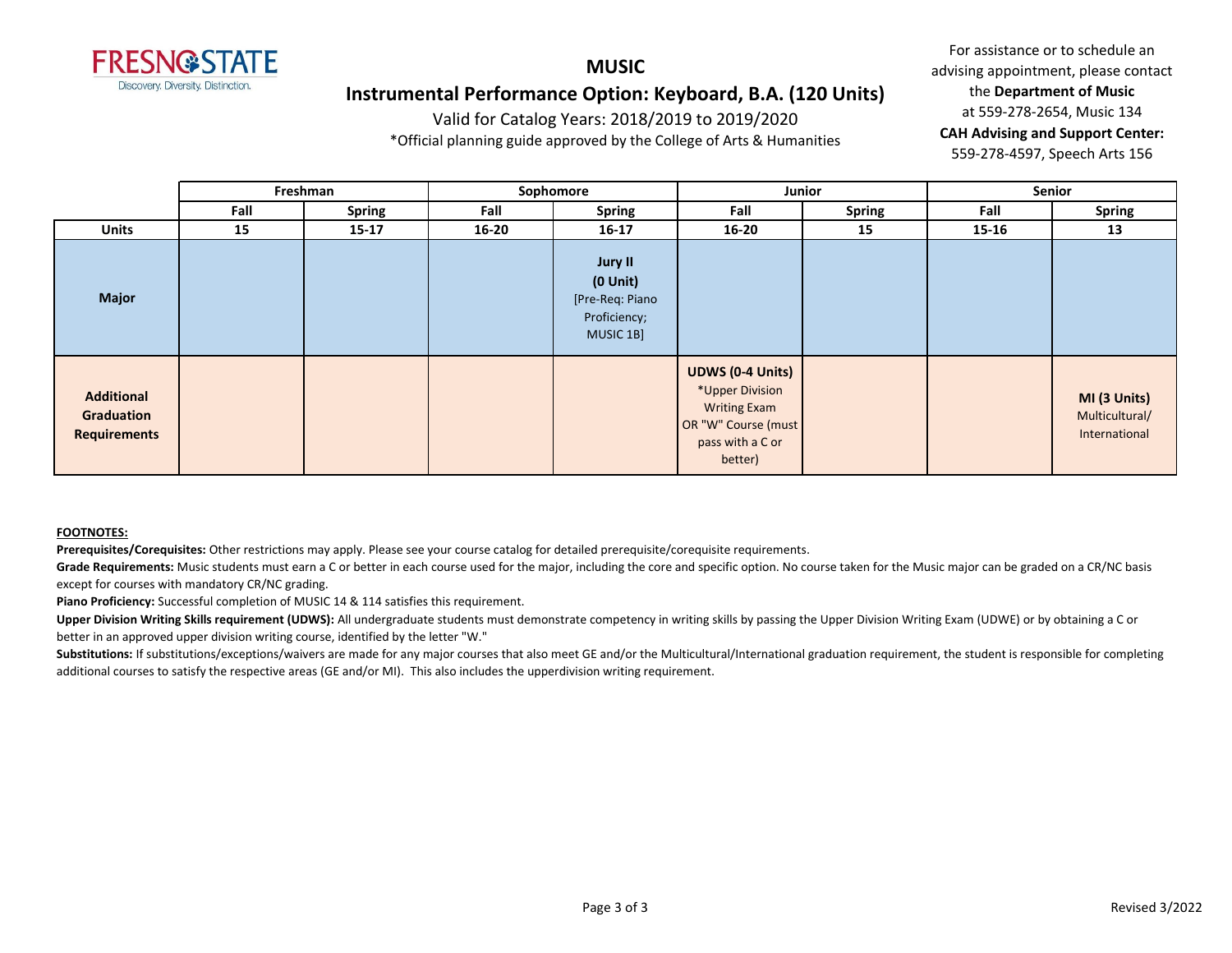

**MUSIC**

## **Instrumental Performance Option: Keyboard, B.A. (120 Units)**

Valid for Catalog Years: 2013/2014 to 2017/2018

\*Official planning guide approved by the College of Arts & Humanities

|                                    | Freshman                                                                             |                                                                                        | Sophomore                                                                           |                                                   |                                                                              | <b>Junior</b>                                     | <b>Senior</b>                                                                    |                                                 |
|------------------------------------|--------------------------------------------------------------------------------------|----------------------------------------------------------------------------------------|-------------------------------------------------------------------------------------|---------------------------------------------------|------------------------------------------------------------------------------|---------------------------------------------------|----------------------------------------------------------------------------------|-------------------------------------------------|
|                                    | Fall                                                                                 | <b>Spring</b>                                                                          | Fall                                                                                | <b>Spring</b>                                     | Fall                                                                         | <b>Spring</b>                                     | Fall                                                                             | <b>Spring</b>                                   |
| <b>Units</b>                       | 15                                                                                   | $15 - 17$                                                                              | $16 - 20$                                                                           | $16 - 17$                                         | $16 - 20$                                                                    | 15                                                | $15 - 16$                                                                        | 13                                              |
|                                    | C1<br>MUSIC 9 (3 Units)<br>Arts                                                      | <b>C2 (3-4 Units)</b><br><b>Humanities</b>                                             | <b>A3 (3 Units)</b><br><b>Critical Thinking</b><br>*Must pass with a C<br>or better | <b>B1 (3-4 Units)</b><br><b>Physical Sciences</b> | <b>D1 (3 Units)</b><br><b>American History</b>                               | <b>D2 (3 Units)</b><br><b>American Government</b> | IC<br><b>MUSIC 171</b><br>$(3$ Units)<br><b>Arts &amp; Humanities</b>            | MI (3 Units)<br>Multicultural/<br>International |
| <b>General</b><br><b>Education</b> | <b>A1 (3 Units)</b><br><b>Oral Communication</b><br>*Must pass with a C<br>or better | C1/C2<br><b>MUSIC 74 (3 Units)</b><br><b>Arts and Humanities</b>                       | <b>B2 (3-4 Units)</b><br>Life Sciences                                              | <b>D3 (3 Units)</b><br><b>Social Science</b>      | $E1$ (3 Units)<br>Lifelong<br><b>Understanding &amp; Self</b><br>Development |                                                   | IB (3 Units)<br><b>Physical Universe &amp;</b><br>Its Life Forms                 |                                                 |
|                                    | <b>A2 (3 Units)</b><br>Written<br>Communication<br>*Must pass with a C<br>or better  | <b>B4 (3-4 Units)</b><br>Quantitative<br>Reasoning<br>*Must pass with a C<br>or better | <b>B3 (0-3 Units)</b><br>Lab                                                        |                                                   |                                                                              |                                                   | <b>ID (3-4 Units)</b><br>Social, Political, &<br>Economic<br><b>Institutions</b> |                                                 |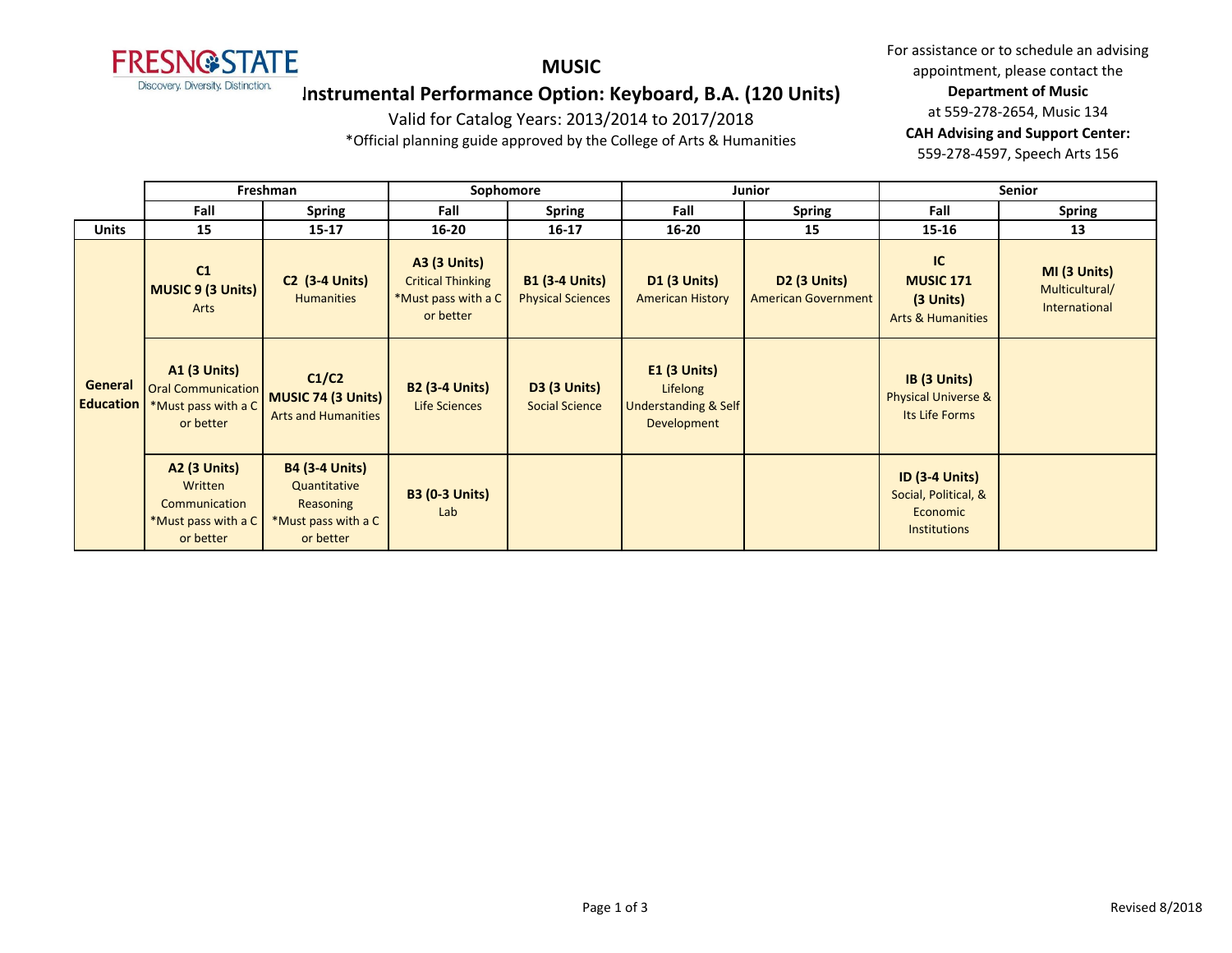

**MUSIC**

## **Instrumental Performance Option: Keyboard, B.A. (120 Units)**

Valid for Catalog Years: 2013/2014 to 2017/2018

\*Official planning guide approved by the College of Arts & Humanities

|              | Freshman                                                               |                                           | Sophomore                                 |                                                                  | Junior                                                                           |                                                                                                                                   | <b>Senior</b>                                                   |                                                                                                                                            |
|--------------|------------------------------------------------------------------------|-------------------------------------------|-------------------------------------------|------------------------------------------------------------------|----------------------------------------------------------------------------------|-----------------------------------------------------------------------------------------------------------------------------------|-----------------------------------------------------------------|--------------------------------------------------------------------------------------------------------------------------------------------|
|              | Fall                                                                   | <b>Spring</b>                             | Fall                                      | <b>Spring</b>                                                    | Fall                                                                             | <b>Spring</b>                                                                                                                     | Fall                                                            | <b>Spring</b>                                                                                                                              |
| <b>Units</b> | 15                                                                     | $15 - 17$                                 | 16-20                                     | $16 - 17$                                                        | 16-20                                                                            | 15                                                                                                                                | $15 - 16$                                                       | 13                                                                                                                                         |
|              | MUSIC 1A (1 Unit)                                                      | MUSIC 1B (1 Unit)<br>[Pre-Req: MUSIC 1A]  | MUSIC 1C (1 Unit)<br>[Pre-Req: MUSIC 1B]  | <b>MUSIC 1D (1</b><br>Unit)<br>[Pre-Req: MUSIC<br>1 <sup>C</sup> | MUSIC 20 (0 Unit)                                                                | MUSIC 20 (0 Unit)                                                                                                                 | MUSIC 20 (0 Unit)                                               | MUSIC 20 (0 Unit)                                                                                                                          |
|              |                                                                        | MUSIC 20 (0 Unit) MUSIC 20 (0 Unit)       | MUSIC 14 (2 Units)<br>[Pre-Req: Jury I]   | <b>MUSIC 20 (0</b><br>Unit)                                      | <b>MUSIC 103 (1 Unit)</b>                                                        | <b>MUSIC 103 (1 Unit)</b>                                                                                                         | <b>MUSIC 103 (1)</b><br>Unit)                                   | <b>MUSIC 103 (1 Unit)</b>                                                                                                                  |
|              | <b>MUSIC 31 - 38</b><br>$(1$ Unit)                                     | <b>MUSIC 31 - 38</b><br>$(1$ Unit)        | MUSIC 20 (0 Unit)                         | <b>MUSIC 31 - 38</b><br>$(1$ Unit)                               | MUSIC 131 - 138<br>$(1$ Unit)                                                    | MUSIC 131 - 138<br>$(1$ Unit)                                                                                                     | MUSIC 131 - 138<br>$(1$ Unit)                                   | MUSIC 131 - 138 (1 Unit)                                                                                                                   |
|              | <b>MUSIC 40 (3)</b><br>Units)<br>[Pre-Req:<br>Concurrent<br>enrollment | MUSIC 41 (3 Units)<br>[Pre-Req: MUSIC 40] | <b>MUSIC 31 - 38</b><br>$(1$ Unit)        | <b>MUSIC 43 (3)</b><br>Units)<br>[Pre-Req: MUSIC<br>42]          | <b>MUSIC 144 (3)</b><br>Units)<br>[Pre-Req: MUSIC 42]                            | MUSIC 161B (3 Units)<br>[Pre-Req: MUSIC 41, 74;<br>Junior standing]                                                               | <b>MUSIC 167 (2</b><br>Units)                                   | <b>Music Elective (2 Units)</b><br>*With advisor approval                                                                                  |
| <b>Major</b> | <b>MUSIC 103 (1</b><br>Unit)                                           | <b>MUSIC 103 (1 Unit)</b>                 | MUSIC 42 (3 Units)<br>[Pre-Req: MUSIC 41] | <b>MUSIC 103 (1)</b><br>Unit)                                    | <b>MUSIC 161A</b><br>(3 Units)<br>[Pre-Req: MUSIC 41,<br>74;<br>Junior standing] | <b>MUSIC 166 (2 Units)</b>                                                                                                        | <b>Music Elective</b><br>(2 Units)<br>*With advisor<br>approval | MUSIC 140T, 141, 142,<br>160T, 170A, 170B, 186,<br>or 187 (3 Units)<br>*See course catalog for<br>prerequisite requirements                |
|              |                                                                        | Jury I (0 Unit)                           | MUSIC 58 (2 Units)<br>[Pre-Req: MUSIC 41] | <b>Music Elective</b><br>(2 Units)<br>*With advisor<br>approval  | <b>Music Elective</b><br>(2 Units)<br>*With advisor<br>approval                  | MUSIC 140T, 141,<br>142, 160T, 170A,<br>170B, 186, or 187 (3<br>Units)<br>*See course catalog for<br>prerequisite<br>requirements |                                                                 | <b>MUSIC 198 (2 Units)</b><br>[Pre-Req: Piano Proficiency;<br>Senior standing; approval of<br>major applied music<br>instructor or advisor |
|              |                                                                        |                                           | <b>MUSIC 103 (1</b><br>Unit)              | <b>MUSIC 114</b><br>(2 Units)<br>[Pre-Req: MUSIC<br>141          |                                                                                  | <b>Music Elective</b><br>(2 Units)<br>*With advisor approval                                                                      |                                                                 |                                                                                                                                            |
|              |                                                                        |                                           |                                           | Jury II (0 Unit)<br>[Pre-Req: Piano<br>Proficiency;<br>MUSIC 1B] |                                                                                  |                                                                                                                                   |                                                                 |                                                                                                                                            |